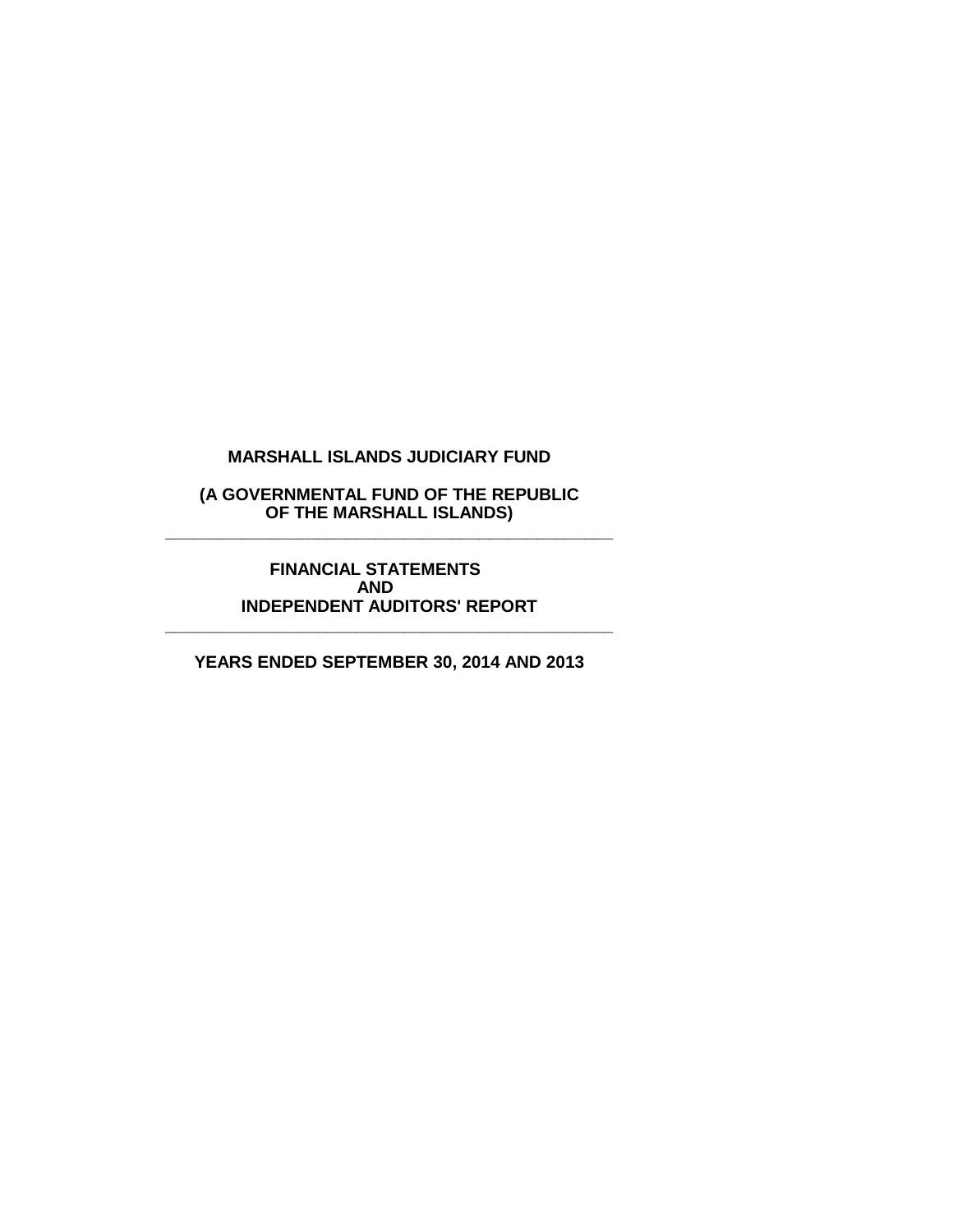Years Ended September 30, 2014 and 2013 Table of Contents

|     |                                                                                                                                                                                                                             | <u>Page No.</u> |
|-----|-----------------------------------------------------------------------------------------------------------------------------------------------------------------------------------------------------------------------------|-----------------|
| I.  | INDEPENDENT AUDITORS' REPORT                                                                                                                                                                                                |                 |
| II. | <b>FINANCIAL STATEMENTS:</b>                                                                                                                                                                                                |                 |
|     | <b>Balance Sheets</b><br>Statements of Revenues, Expenditures and Changes in Fund Balance<br><b>Notes to Financial Statements</b>                                                                                           | 3<br>4<br>5     |
| Ш.  | INDEPENDENT AUDITORS' REPORT ON COMPLIANCE WITH<br>LAWS AND REGULATIONS                                                                                                                                                     |                 |
|     | Independent Auditors' Report on Internal Control Over<br>Financial Reporting and on Compliance and Other Matters<br>Based on an Audit of Financial Statements Performed in<br>Accordance with Government Auditing Standards | 10              |
|     | Unresolved Prior Year Findings                                                                                                                                                                                              | 12              |
|     |                                                                                                                                                                                                                             |                 |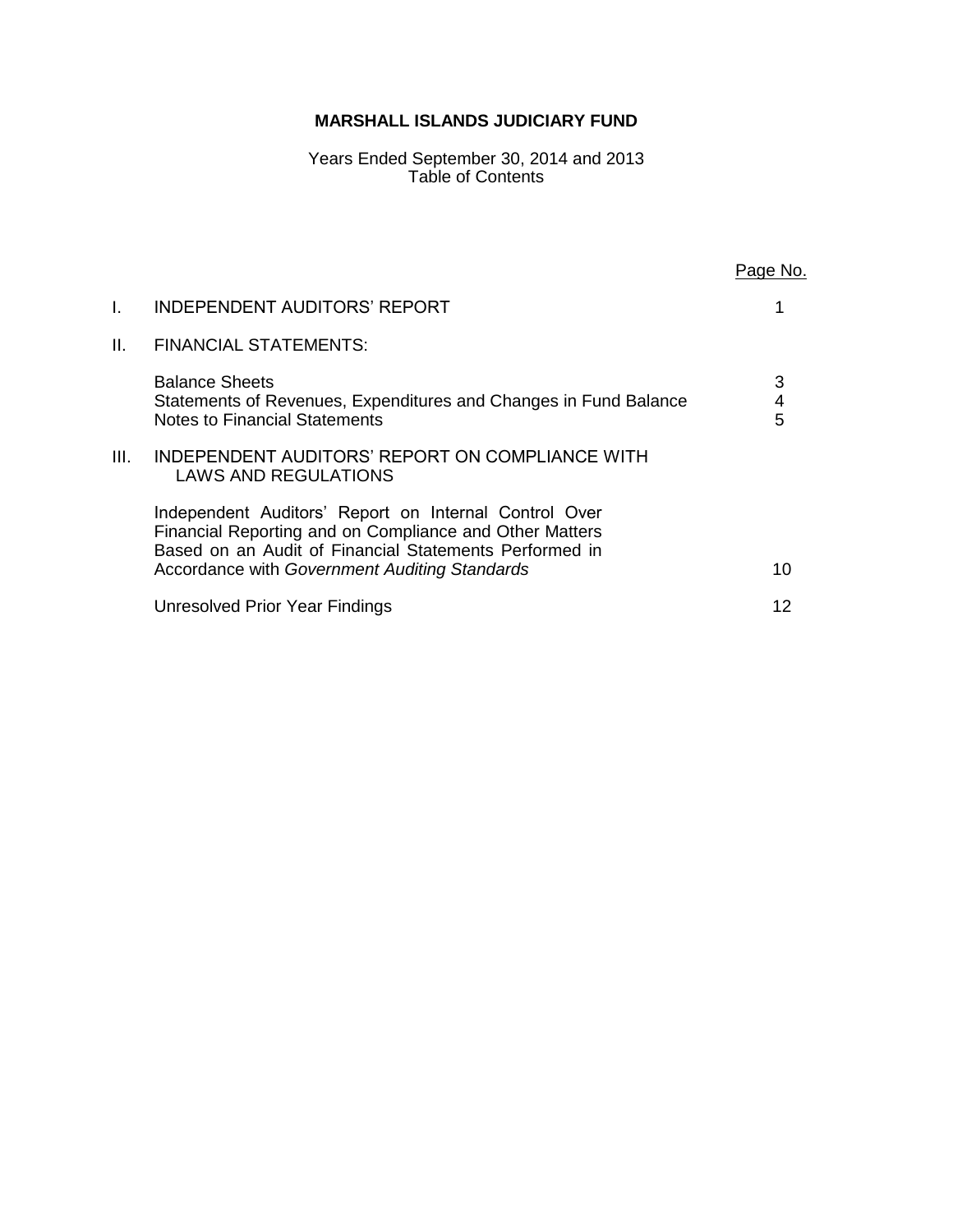# Deloitte.

Deloitte & Touche LLP 361 South Marine Corps Drive Tamuning, GU 96913-3911 USA Tel: (671) 646-3884 Fax: (671) 649-4932 www.deloitte.com

# **INDEPENDENT AUDITORS' REPORT**

Honorable Carl B. Ingram Chief Justice of the High Court Republic of the Marshall Islands

## **Report on the Financial Statements**

We have audited the accompanying financial statements of the Marshall Islands Judiciary Fund, a governmental fund of the Republic of the Marshall Islands, which comprise the balance sheets as of September 30, 2014 and 2013, and the related statements of revenues, expenditures, and changes in fund balance for the years then ended, and the related notes to the financial statements.

## *Management's Responsibility for the Financial Statements*

Management is responsible for the preparation and fair presentation of these financial statements in accordance with accounting principles generally accepted in the United States of America; this includes the design, implementation, and maintenance of internal control relevant to the preparation and fair presentation of financial statements that are free from material misstatement, whether due to fraud or error.

## *Auditors' Responsibility*

Our responsibility is to express an opinion on these financial statements based on our audits. We conducted our audits in accordance with auditing standards generally accepted in the United States of America and the standards applicable to financial audits contained in *Government Auditing Standards,* issued by the Comptroller General of the United States. Those standards require that we plan and perform the audit to obtain reasonable assurance about whether the financial statements are free from material misstatement.

An audit involves performing procedures to obtain audit evidence about the amounts and disclosures in the financial statements. The procedures selected depend on the auditor's judgment, including the assessment of the risks of material misstatement of the financial statements, whether due to fraud or error. In making those risk assessments, the auditor considers internal control relevant to the entity's preparation and fair presentation of the financial statements in order to design audit procedures that are appropriate in the circumstances, but not for the purpose of expressing an opinion on the effectiveness of the entity's internal control. Accordingly, we express no such opinion. An audit also includes evaluating the appropriateness of accounting policies used and the reasonableness of significant accounting estimates made by management, as well as evaluating the overall presentation of the financial statements.

We believe that the audit evidence we have obtained is sufficient and appropriate to provide a basis for our audit opinion.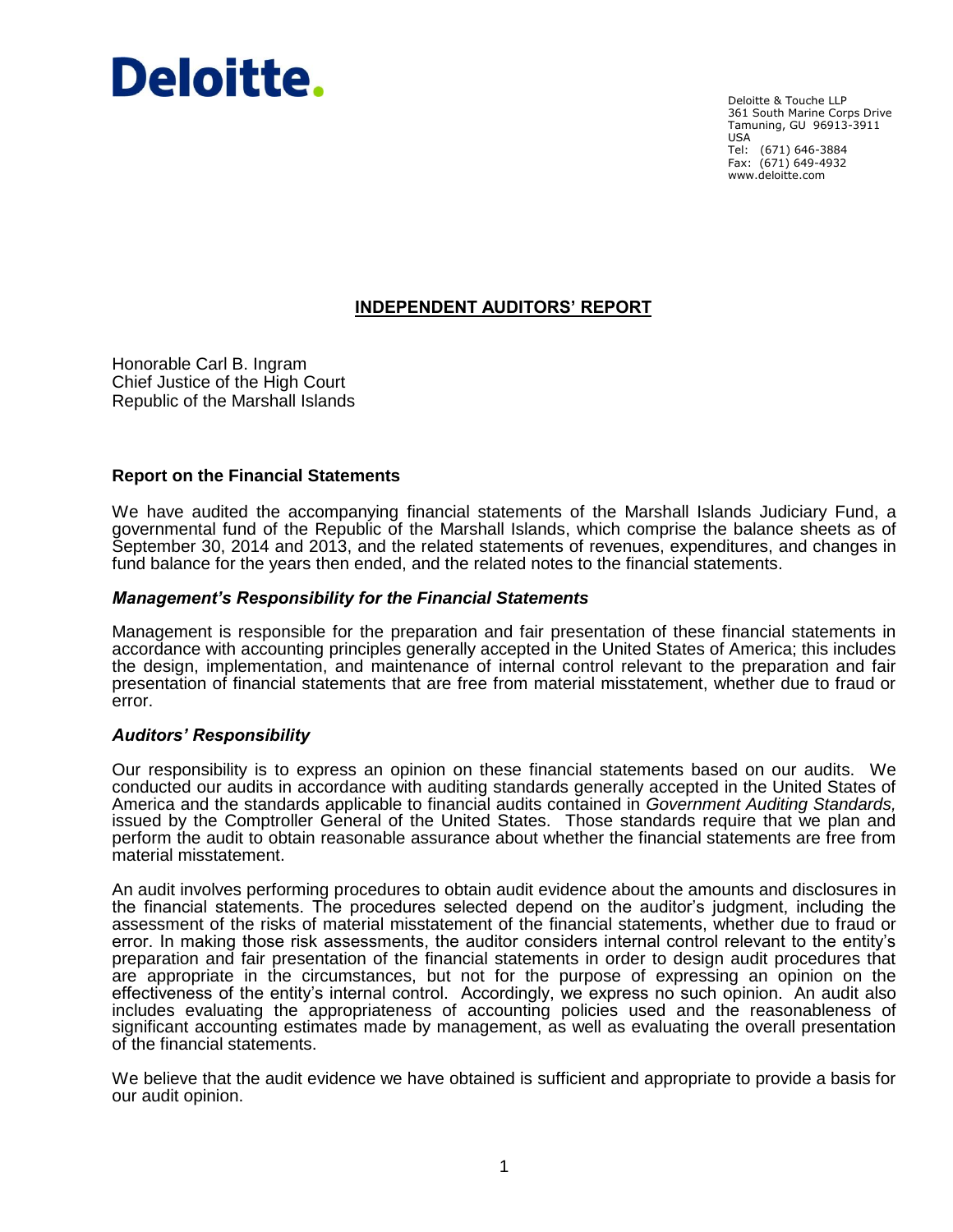# *Opinion*

In our opinion, the financial statements referred to above present fairly, in all material respects, the financial position of the Marshall Islands Judiciary Fund as of September 30, 2014 and 2013, and the results of its operations for the years then ended in accordance with accounting principles generally accepted in the United States of America.

# *Emphasis of Matter - Reporting Entity*

As discussed in Note 1 to the financial statements, the financial statements referred to above present only the Marshall Islands Judiciary Fund and are not intended to present fairly the financial position and results of operations of the Republic of the Marshall Islands in conformity with accounting principles generally accepted in the United States of America.

## **Other Reporting Required by** *Government Auditing Standards*

In accordance with *Government Auditing Standards*, we have also issued our report dated July 10, 2015, on our consideration of the Marshall Islands Judiciary Fund's internal control over financial reporting and on our tests of its compliance with certain provisions of laws, regulations, contracts, and grant agreements and other matters. The purpose of that report is to describe the scope of our testing of internal control over financial reporting and compliance and the results of that testing, and not to provide an opinion on internal control over financing reporting or on compliance. That report is an integral part of an audit performed in accordance with *Government Auditing Standards* in considering the Marshall Islands Judiciary Fund's internal control over financial reporting and compliance.

loite Harlett

July 10, 2015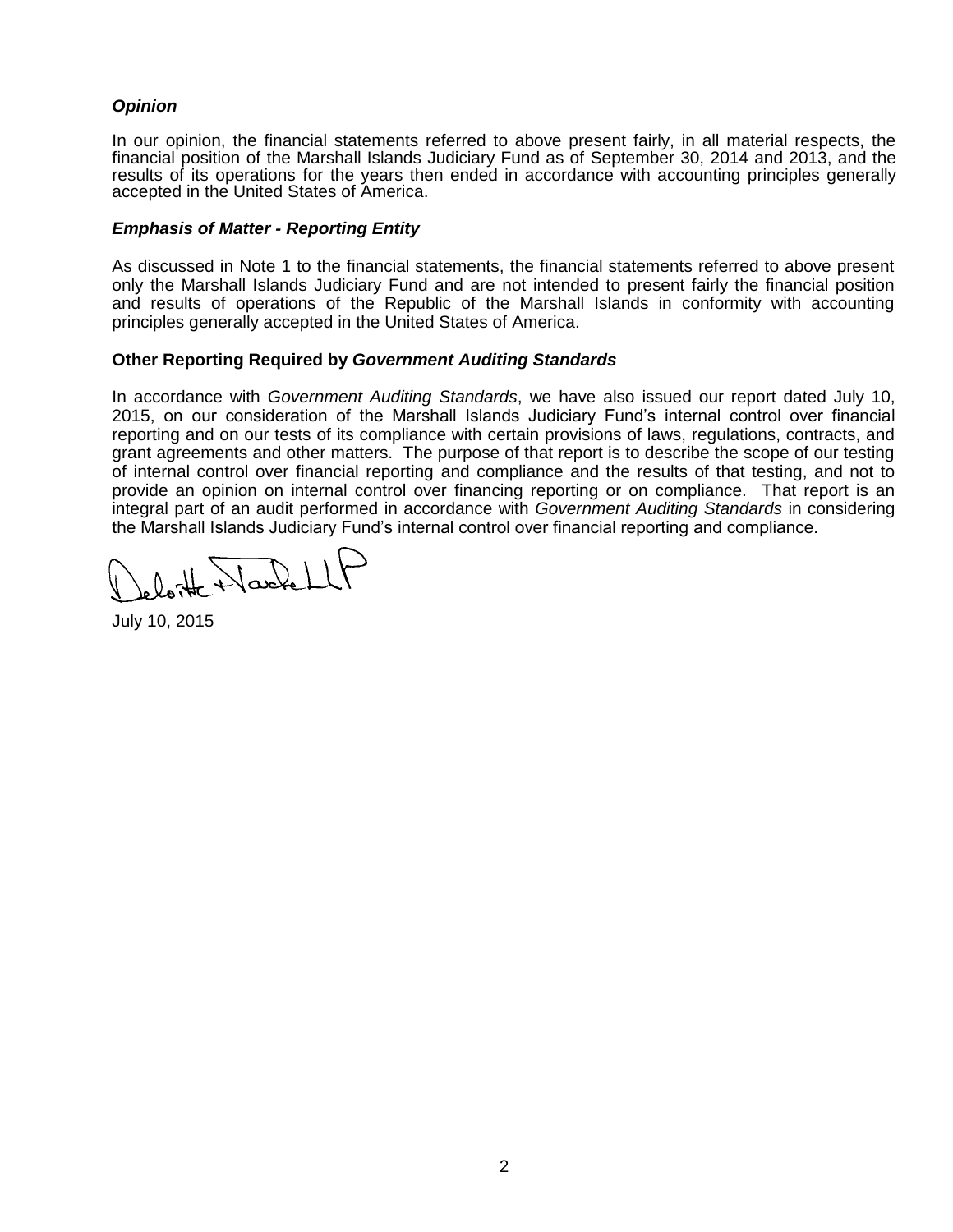# Balance Sheets September 30, 2014 and 2013

|                                                       | 2014                       | 2013            |
|-------------------------------------------------------|----------------------------|-----------------|
| <b>ASSETS</b>                                         |                            |                 |
| Cash                                                  | \$<br>260,577 \$           | 201,248         |
| <b>LIABILITIES AND FUND BALANCE</b>                   |                            |                 |
| Liabilities:<br>Accounts payable<br>Retention payable | \$<br>$6,124$ \$<br>11,342 | 2,949<br>34,700 |
| <b>Total liabilities</b>                              | 17,466                     | 37,649          |
| Contingency                                           |                            |                 |
| Fund balance:<br>Committed                            | 243,111                    | 163,599         |
| Total liabilities and fund balance                    | \$<br>260,577 \$           | 201,248         |

See accompanying notes to financial statements.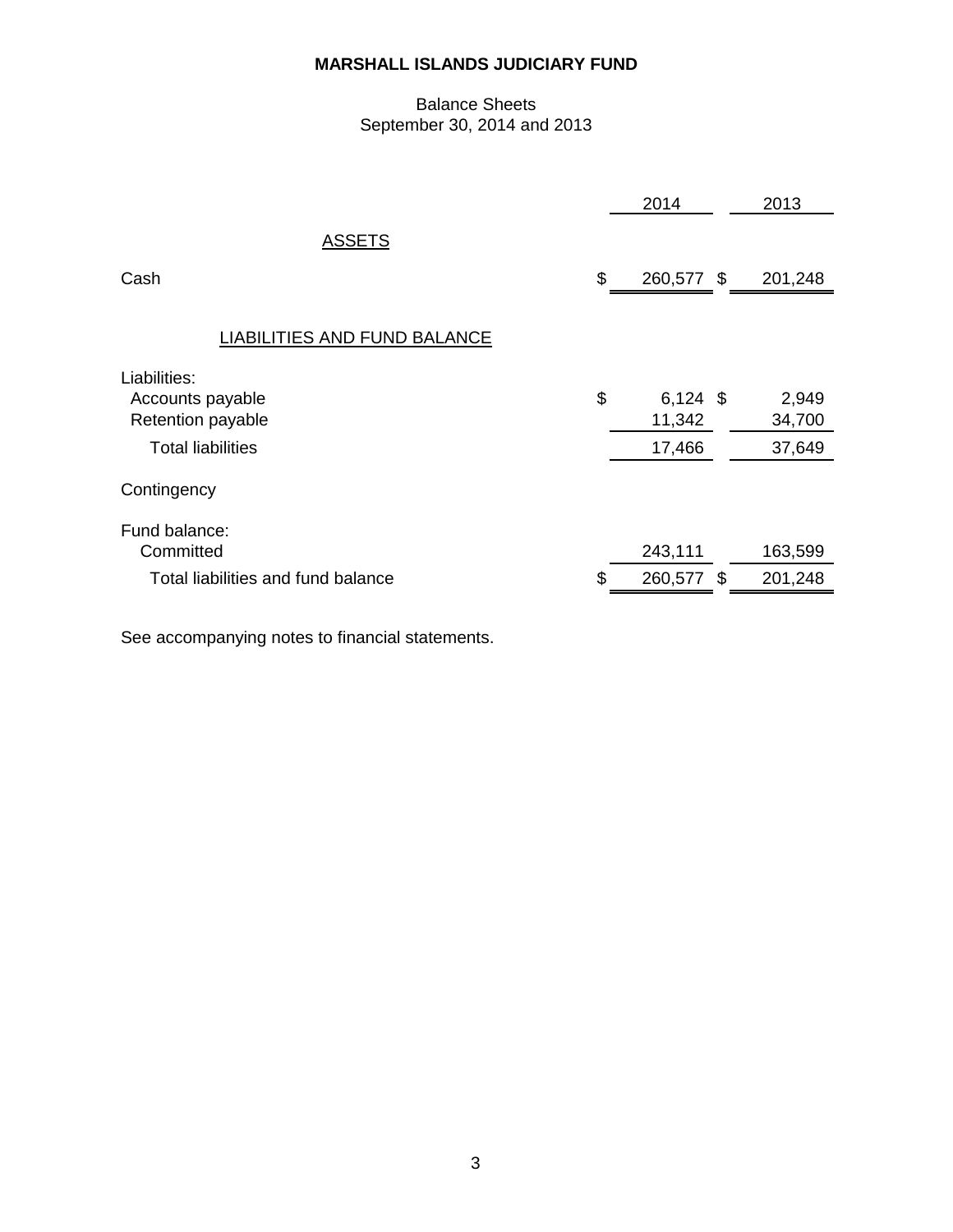## Statements of Revenues, Expenditures, and Changes in Fund Balance Years Ended September 30, 2014 and 2013

|                                           | 2014          |    | 2013       |
|-------------------------------------------|---------------|----|------------|
| Revenues:                                 |               |    |            |
| Nitijela appropriation                    | \$<br>977,448 | \$ | 958,483    |
| Fines and fees                            | 62,387        |    | 47,427     |
| Interest                                  | 681           |    | 1,024      |
| Other                                     | 31,597        |    | 27,666     |
| <b>Total revenues</b>                     | 1,072,113     |    | 1,034,600  |
| Expenditures:                             |               |    |            |
| Salaries and wages                        | 594,555       |    | 544,188    |
| <b>Utilities</b>                          | 80,291        |    | 94,549     |
| Leased housing                            | 68,040        |    | 69,600     |
| Travel                                    | 65,378        |    | 42,781     |
| Capital outlay                            | 56,068        |    | 293,196    |
| Communications                            | 50,740        |    | 48,393     |
| Supplies and materials                    | 27,327        |    | 33,901     |
| <b>POL</b>                                | 11,492        |    | 12,852     |
| <b>Professional services</b>              | 7,915         |    | 3,100      |
| Repairs and maintenance                   | 6,927         |    | 8,483      |
| Miscellaneous                             | 23,868        |    | 17,528     |
| Total expenditures                        | 992,601       |    | 1,168,571  |
| Net change in fund balance                | 79,512        |    | (133, 971) |
| Fund balance at the beginning of the year | 163,599       |    | 297,570    |
| Fund balance at the end of the year       | \$<br>243,111 | S  | 163,599    |

See accompanying notes to financial statements.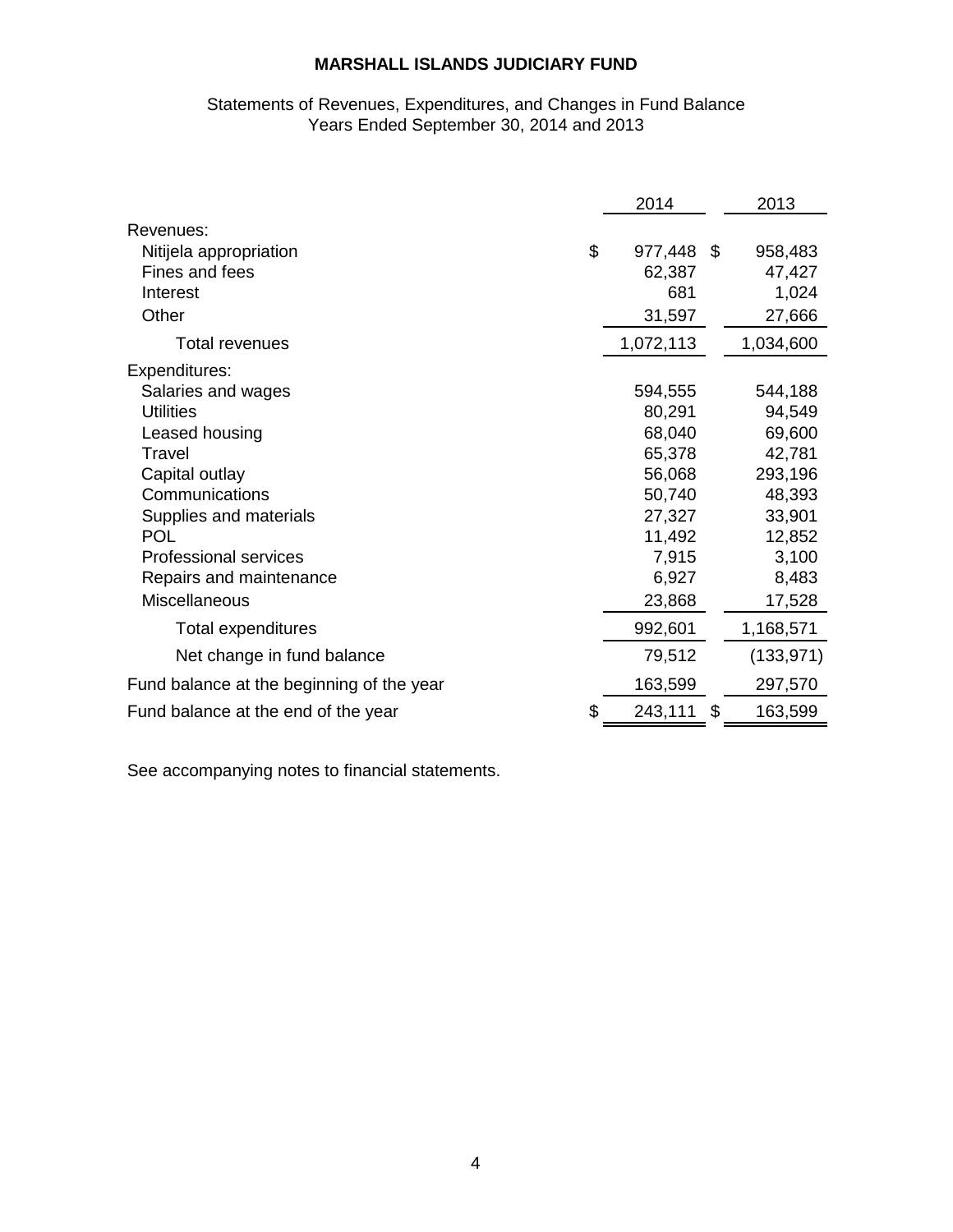Notes to Financial Statements September 30, 2014 and 2013

#### (1) Organization

The Marshall Islands Constitution vests the country's judicial power in an independent judiciary. The Marshall Islands judiciary (the Judiciary) includes a supreme court, high court, traditional rights court, district court, and community courts as well as a judicial service commission and court staff. The Judiciary officially commenced operation on March 3, 1982, assuming judicial functions in the Marshall Islands that had been discharged by the Trust Territory of the Pacific Islands courts.

The Marshall Islands Judiciary Fund (the Fund), a governmental fund of the Republic of the Marshall Islands (RepMar), was established pursuant to the Judiciary Fund Act 1989, as amended. The objective of the Fund is to establish a more efficient means for administration of funds received by the Judiciary and for related purposes. The Fund is primarily funded through operational appropriations from the Nitijela (the RepMar Legislature).

The Chief Justice of the High Court and the Clerk of the Courts acting together are responsible for opening and maintaining bank accounts as is necessary for the efficient operation of the Judiciary and for setting policy, strategy and financial guidelines for the day-to-day operations of the Judiciary.

The accompanying financial statements relate solely to those accounting records maintained by the Judiciary, and do not incorporate any accounts related to any other departments or agencies of RepMar that may be accounted for by RepMar's Treasury. The Fund is considered to be a blended component unit (a governmental fund) of RepMar.

#### (2) Summary of Significant Accounting Policies

The accompanying financial statements have been prepared in accordance with accounting principles generally accepted in the United States of America (GAAP) as applied to governmental units. The Governmental Accounting Standards Board (GASB) is the recognized standardsetting body for establishing governmental accounting and financial reporting principles. The more significant of the Fund's accounting policies are described below:

#### Measurement Focus and Basis of Accounting

The Fund reports its financial position and the results of operations in one governmental fund. A fund is a separate accounting entity with a self-balancing set of accounts. They are concerned only with the measurement of financial position and are not involved with measurement of results of operations. Fund accounting is designed to demonstrate legal compliance and to aid financial management by segregating transactions related to certain government functions or activities. Governmental funds are used to account for all or most of a government's general activities, including the collection and disbursement of earmarked monies (special revenue funds).

#### Basis of Presentation

The accounting and financial reporting treatment applied to a fund is determined by its measurement focus. All governmental funds are accounted for using a current financial resources measurement focus. With this measurement focus, only current assets and current liabilities generally are included in the balance sheet. Operating statements of these funds present increases (i.e., revenues and other financing sources) and decreases (i.e., expenditures and other financing uses) in fund balance.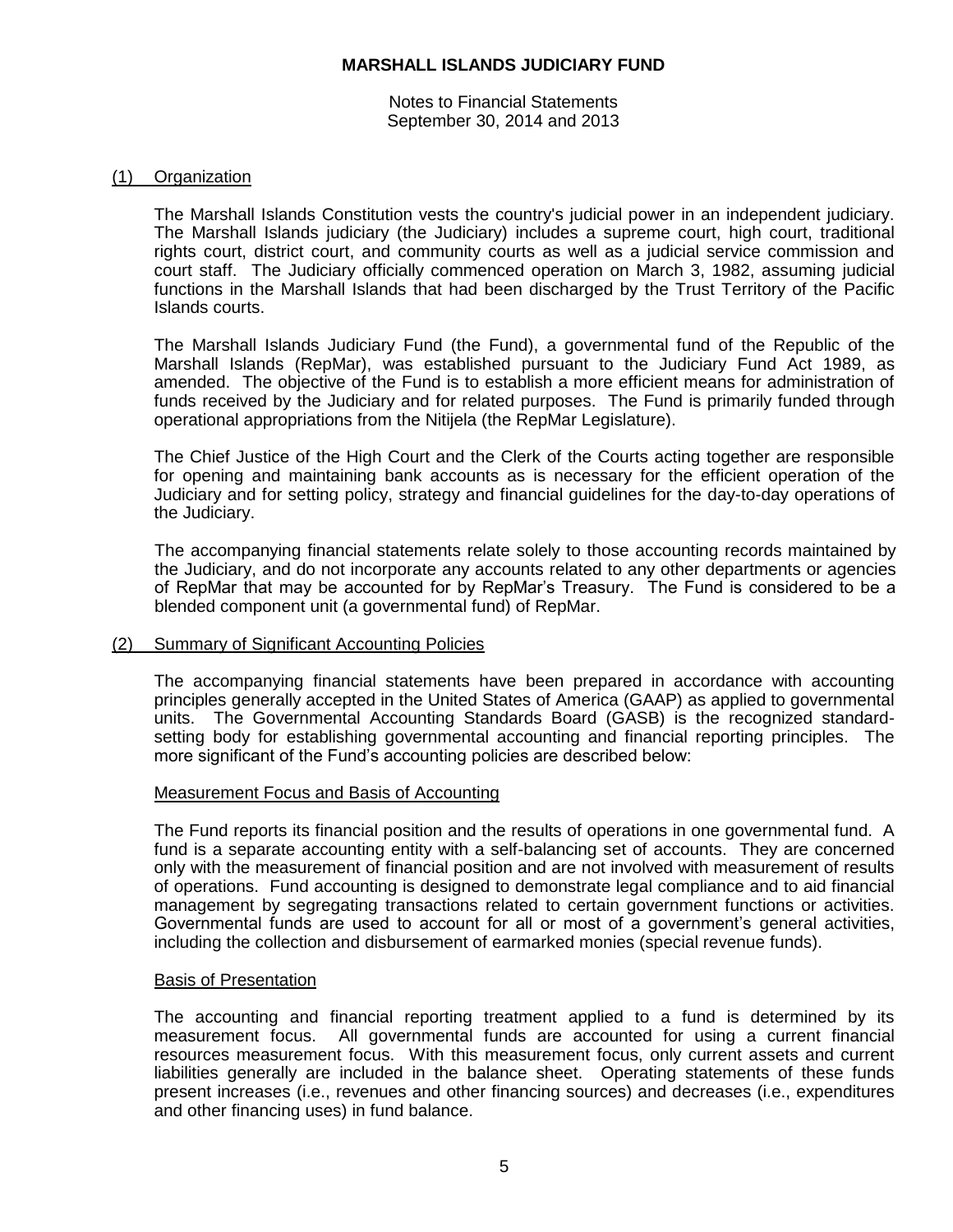Notes to Financial Statements September 30, 2014 and 2013

## (2) Summary of Significant Accounting Policies, Continued

#### Basis of Presentation, Continued

The modified accrual basis of accounting is used by all governmental fund types. Under the modified accrual basis of accounting, revenues are recognized when susceptible to accrual (i.e. when they become both measurable and available). "Measurable" means the amount of the transaction can be determined and "available" means collectible within the current period or soon enough thereafter to be used to pay liabilities of the current period. For this purpose, the Fund considers revenues to be available if they are collected within 90 days of the end of the current fiscal period. Expenditures are recorded when the related fund liability is incurred.

## Budget

An annual appropriated budget has not been formally adopted on a legal basis or a basis consistent with GAAP. Accordingly, a budget to actual presentation is not required or presented.

## Cash

The deposit and investment policies of the Fund are governed by 3 MIRC 7, *Investments of Public Funds*, and 11 MIRC 1, *Financial Management*. Custodial credit risk is the risk that in the event of a bank failure, the Fund's deposits may not be returned to it. Such deposits are not covered by depository insurance and are either uncollateralized or collateralized with securities held by the pledging financial institution or held by the pledging financial institution but not in the depositor-government's name. The Fund does not have a deposit policy for custodial credit risk.

For purposes of the balance sheets, cash is defined as cash on hand and cash held in demand accounts. As of September 30, 2014 and 2013, the carrying amounts of cash were \$260,577 and \$201,248, respectively, and the corresponding bank balances were \$262,500 and \$241,221, respectively. Of the bank balances, \$124,539 and \$105,888, respectively, are maintained in a financial institution subject to Federal Deposit Insurance Corporation (FDIC) insurance with the remaining amounts of \$137,961 and \$95,360, respectively, being maintained in a financial institution not subject to depository insurance. As of September 30, 2014 and 2013, bank deposits in the amount of \$124,539 and \$105,888, respectively, were FDIC insured. The Fund does not require collateralization of its cash deposits; therefore, deposit levels in excess of FDIC insurance coverage are uncollateralized. Accordingly, these deposits are exposed to custodial credit risk.

#### Compensated Absences

The Fund recognizes expenditures for annual leave and sick leave when leave is actually taken. Accordingly, unused annual leave and sick leave are not included as an obligation within the balance sheet unless such leave is expected to be liquidated with expendable available financial resources, at which time expenditures and related fund liabilities would be recognized.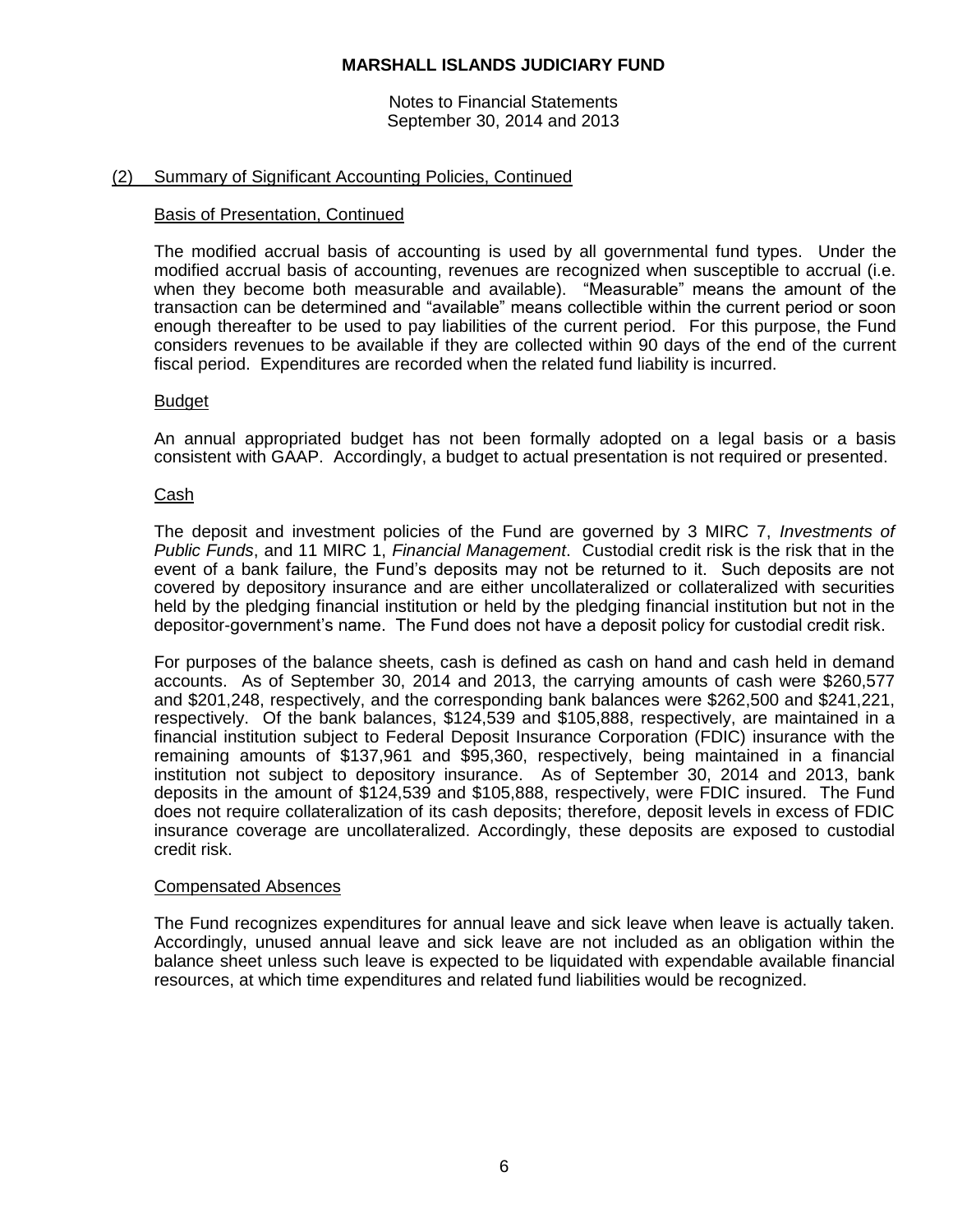Notes to Financial Statements September 30, 2014 and 2013

## (2) Summary of Significant Accounting Policies, Continued

#### Fund Balance

Fund balance classifications are based on the extent to which the Fund is bound to honor constraints on the specific purposes for which amounts in those funds can be spent and are reported under the following fund balance classifications:

- Non-spendable includes fund balance amounts that cannot be spent either because it is not in spendable form or because of legal or contractual constraints.
- Restricted includes fund balance amounts that are constrained for specific purposes which are externally imposed by providers, such as creditors or amounts constrained due to constitutional provisions or enabling legislation.
- Committed includes fund balance amounts that are constrained for specific purposes that are internally imposed by the government through formal action of the highest level of decision making authority and does not lapse at year-end.
- Assigned includes fund balance amounts that are intended to be used for specific purposes that are neither considered restricted or committed.
- Unassigned includes negative fund balances in other governmental funds.

Restricted/committed amounts are spent first when both restricted and unrestricted fund balance is available unless there are legal documents/contracts that prohibit doing this. In addition, committed, then assigned, and lastly unassigned amounts of unrestricted fund balance are expended in that order.

A formal minimum fund balance policy has not been adopted.

## Taxes

The Fund and related transactions are not subject to any tax, rate, charge, or impost under any other law.

## **Estimates**

The preparation of financial statements in conformity with GAAP requires management to make estimates and assumptions that affect the reported amounts of assets and liabilities and disclosure of contingent assets and liabilities at the date of the financial statements and the reported amounts of revenues and expenses during the reporting period. Actual results could differ from those estimates.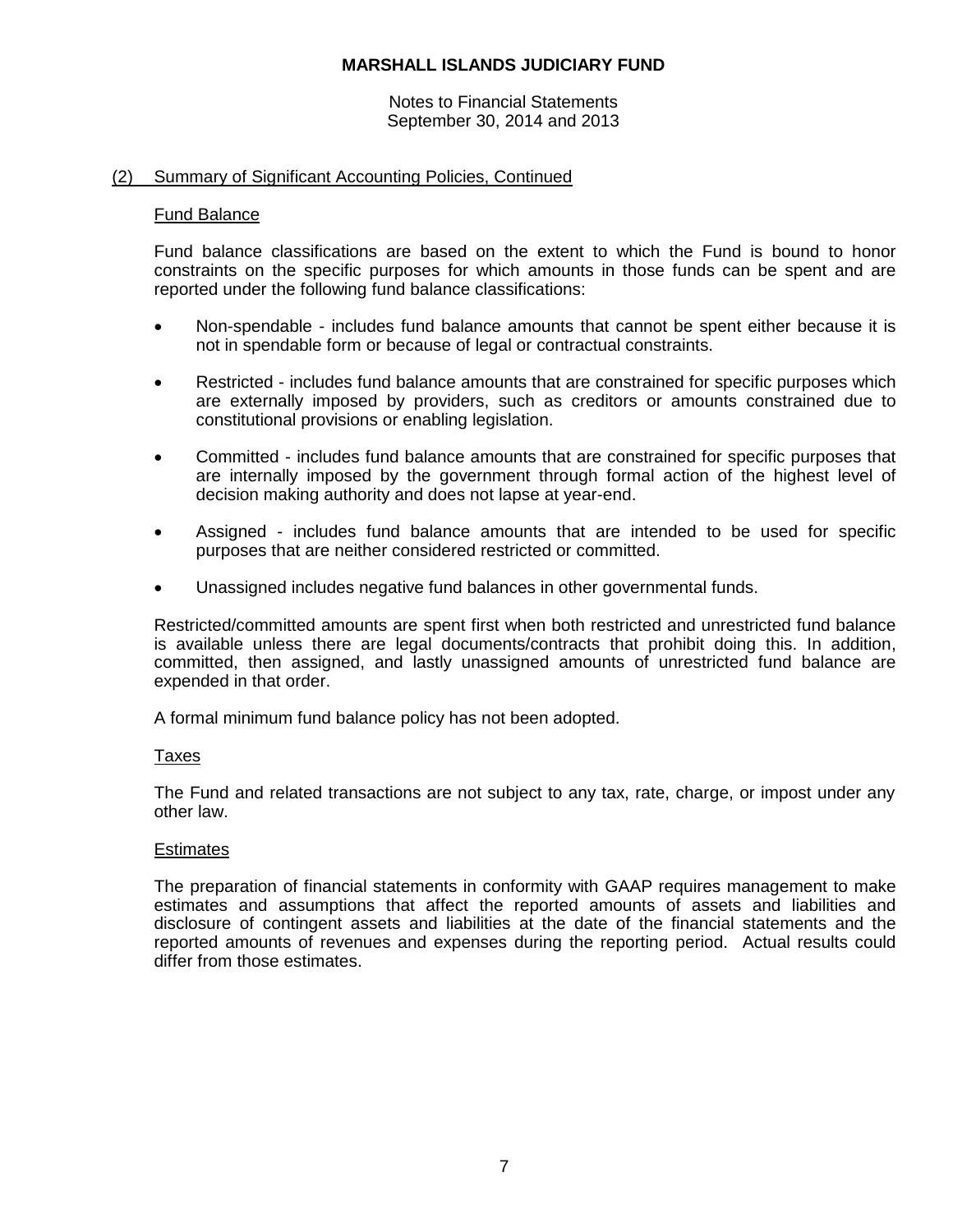Notes to Financial Statements September 30, 2014 and 2013

## (2) Summary of Significant Accounting Policies, Continued

#### New Accounting Standards

During the year ended September 30, 2014, the Fund implemented the following pronouncements:

- GASB Statement No. 66, *Technical Corrections - 2012*, which enhances the usefulness of financial reports by resolving conflicting accounting and financial reporting guidance that could diminish the consistency of financial reporting. The implementation of this statement did not have a material effect on the accompanying financial statements.
- GASB Statement No. 67, *Financial Reporting for Pension Plans,* which revises existing guidance for the financial reports of most pension plans. The implementation of this statement did not have a material effect on the accompanying financial statements.
- GASB Statement No. 70, *Accounting and Financial Reporting for Nonexchange Financial Guarantees*, which requires a state or local government guarantor that offers a nonexchange financial guarantee to another organization or government to recognize a liability on its financial statements when it is more likely than not that the guarantor will be required to make a payment to the obligation holders under the agreement. The implementation of this statement did not have a material effect on the accompanying financial statements.

In June 2012, GASB issued Statement No. 68, *Accounting and Financial Reporting for Pensions,*  which revises and establishes new financial reporting requirements for most governments that provide their employees with pension benefits. The provisions in Statement 68 are effective for fiscal years beginning after June 15, 2014. Management does not believe that the implementation of this statement will have a material effect on the financial statements of the Fund.

In January 2013, GASB issued Statement No. 69, *Government Combinations and Disposals of Government Operations,* which improves accounting and financial reporting for state and local governments' combinations and disposals of government operations. Government combinations include mergers, acquisitions, and transfers of operations. A disposal of government operations can occur through a transfer to another government or a sale. The provisions in Statement 69 are effective for fiscal years beginning after December 15, 2013. Management has not yet determined the effect of implementation of this statement on the financial statements of the Fund.

In November 2013, GASB issued Statement No. 71, *Pension Transition for Contributions Made Subsequent to the Measurement Date - an amendment of GASB Statement No. 68,* which addresses an issue regarding application of the transition provisions of Statement No. 68, *Accounting and Financial Reporting for Pensions*. The issue relates to amounts associated with contributions, if any, made by a state or local government employer or nonemployer contributing entity to a defined benefit pension plan after the measurement date of the government's beginning net pension liability. The provisions in Statement 71 are effective for fiscal years beginning after June 15, 2014. Management does not believe that the implementation of this statement will have a material effect on the financial statements of the Fund.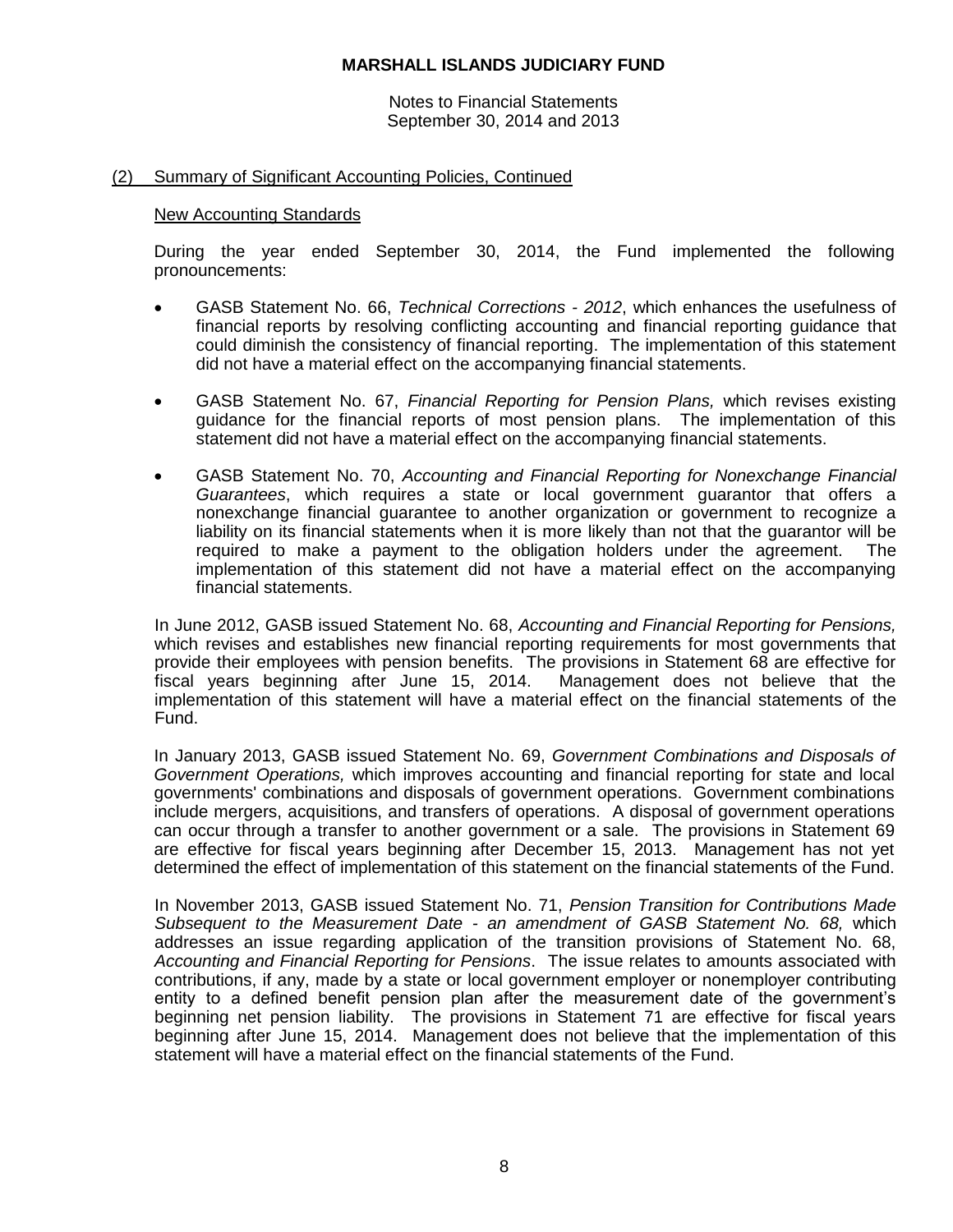Notes to Financial Statements September 30, 2014 and 2013

#### (3) Risk Management

The Fund is exposed to various risks of loss related to torts; theft of; errors and omissions; injuries to employees; and natural disasters. The Fund has elected to purchase commercial insurance from independent third parties for the risks of loss to which it is exposed with respect to the use of motor vehicles. For other risks of loss to which it is exposed, the Fund has elected not to purchase commercial insurance. Instead, the Fund believes it is more economical to manage its risks internally. Claims expenditures and liabilities are reported when it is probable that a loss has occurred and the amount of that loss can be reasonably estimated. These losses include an estimate of claims that have been incurred but not reported. No material losses have resulted from the Fund's risk management activities for the past years.

#### (4) Related Party Transactions

The Fund is a governmental fund of RepMar and is thus affiliated with all RepMar-owned and affiliated entities. During the years ended September 30, 2014 and 2013, the Fund recognized certain on-behalf payments as contributions from RepMar, totaling \$594,555 and \$544,188, respectively, representing certain payroll and related expenditures that RepMar paid directly on behalf of the Fund.

During the years ended September 30, 2014 and 2013, the operations of the Fund were funded by appropriations from RepMar of \$977,448 and \$958,483, respectively, of which \$382,893 and \$414,295, respectively, represented cash payments received by the Fund.

#### (5) Contingency

The Fund receives a substantial amount of its revenue from annual RepMar appropriations. A significant reduction in the level of budgetary support from RepMar, if this were to occur, may have an effect on the Fund's programs and activities. For the year ended September 30, 2015, RepMar appropriated funding to the Fund in the amount of \$1,022,607 for the purpose of funding programs and activities of the Fund.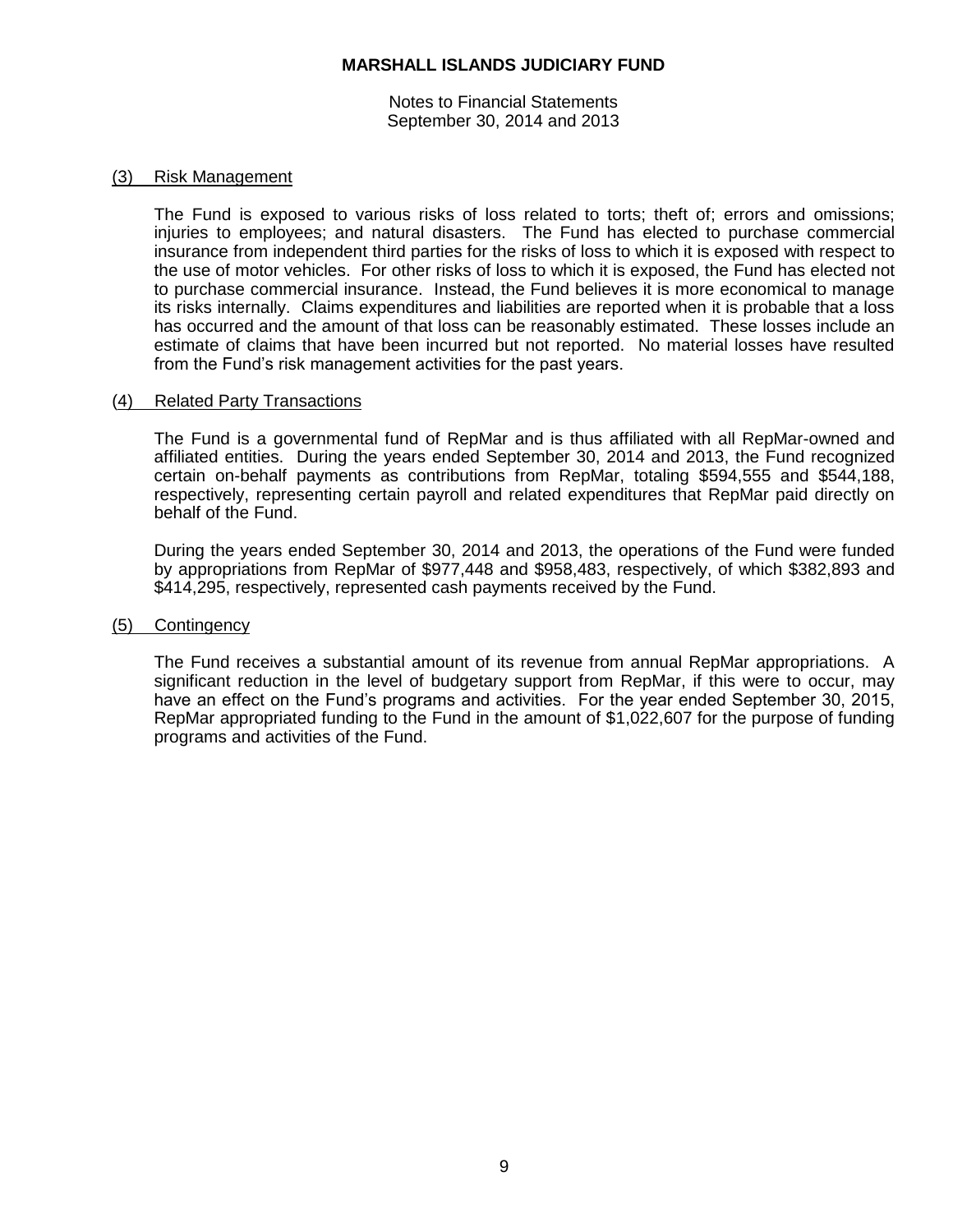# Deloitte.

Deloitte & Touche LLP 361 South Marine Corps Drive Tamuning, GU 96913-3911 USA Tel: (671) 646-3884 Fax: (671) 649-4932 www.deloitte.com

## **INDEPENDENT AUDITORS' REPORT ON INTERNAL CONTROL OVER FINANCIAL REPORTING AND ON COMPLIANCE AND OTHER MATTERS BASED ON AN AUDIT OF FINANCIAL STATEMENTS PERFORMED IN ACCORDANCE WITH** *GOVERNMENT AUDITING STANDARDS*

Honorable Carl B. Ingram Chief Justice of the High Court Republic of the Marshall Islands:

We have audited, in accordance with the auditing standards generally accepted in the United States of America and the standards applicable to financial audits contained in *Government Auditing Standards* issued by the Comptroller General of the United States, the financial statements of the Marshall Islands Judiciary Fund, which comprise the balance sheet as of September 30, 2014, and the related statement of revenues, expenditures, and changes in fund balance for the year then ended, and the related notes to the financial statements, and have issued our report thereon dated July 10, 2015.

## **Internal Control Over Financial Reporting**

In planning and performing our audit of the financial statements, we considered the Marshall Islands Judiciary Fund's internal control over financial reporting (internal control) to determine the audit procedures that are appropriate in the circumstances for the purpose of expressing our opinion on the financial statements, but not for the purpose of expressing an opinion on the effectiveness of the Marshall Islands Judiciary Fund's internal control. Accordingly, we do not express an opinion on the effectiveness of the Marshall Islands Judiciary Fund's internal control.

A *deficiency in internal control* exists when the design or operation of a control does not allow management or employees, in the normal course of performing their assigned functions, to prevent, or detect and correct, misstatements on a timely basis. A *material weakness* is a deficiency, or a combination of deficiencies, in internal control, such that there is a reasonable possibility that a material misstatement of the entity's financial statements will not be prevented, or detected and corrected on a timely basis. A *significant deficiency* is a deficiency, or a combination of deficiencies, in internal control that is less severe than a material weakness, yet important enough to merit attention by those charged with governance.

Our consideration of internal control was for the limited purpose described in the first paragraph of this section and was not designed to identify all deficiencies in internal control that might be material weaknesses or significant deficiencies. Given these limitations, during our audit we did not identify any deficiencies in internal control that we consider to be material weaknesses. However, material weaknesses may exist that have not been identified.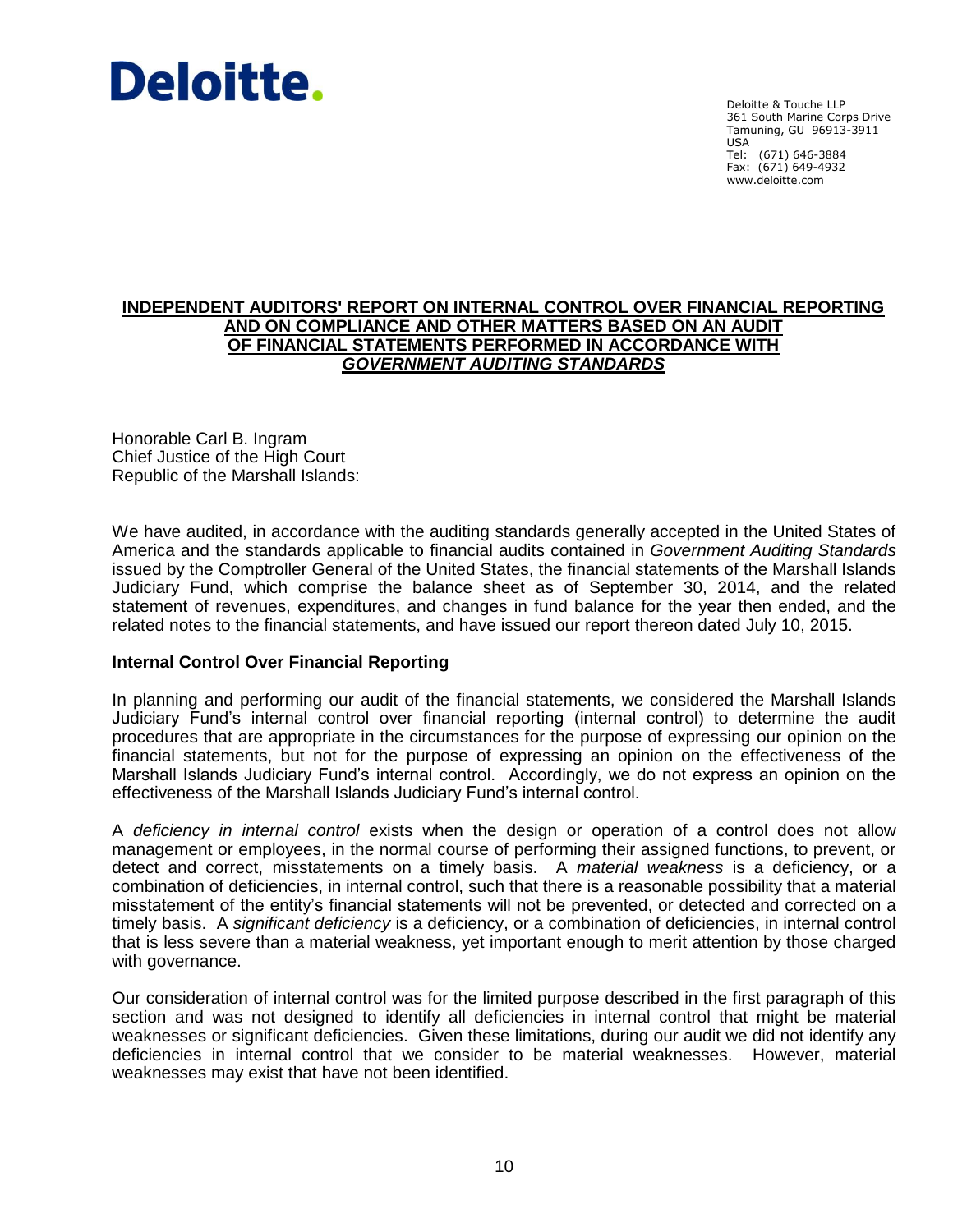## **Compliance and Other Matters**

As part of obtaining reasonable assurance about whether the Marshall Islands Judiciary Fund's financial statements are free from material misstatement, we performed tests of its compliance with certain provisions of laws, regulations, contracts, and grant agreements, noncompliance with which could have a direct and material effect on the determination of financial statement amounts. However, providing an opinion on compliance with those provisions was not an objective of our audit, and accordingly, we do not express such an opinion. The results of our tests disclosed no instances of noncompliance or other matters that are required to be reported under *Government Auditing Standards*.

#### **Purpose of this Report**

The purpose of this report is solely to describe the scope of our testing of internal control and compliance and the results of that testing, and not to provide an opinion on the effectiveness of the entity's internal control or on compliance. This report is an integral part of an audit performed in accordance with *Government Auditing Standards* in considering the entity's internal control and compliance. Accordingly, this communication is not suitable for any other purpose.

leloitte Nache LLF

July 10, 2015